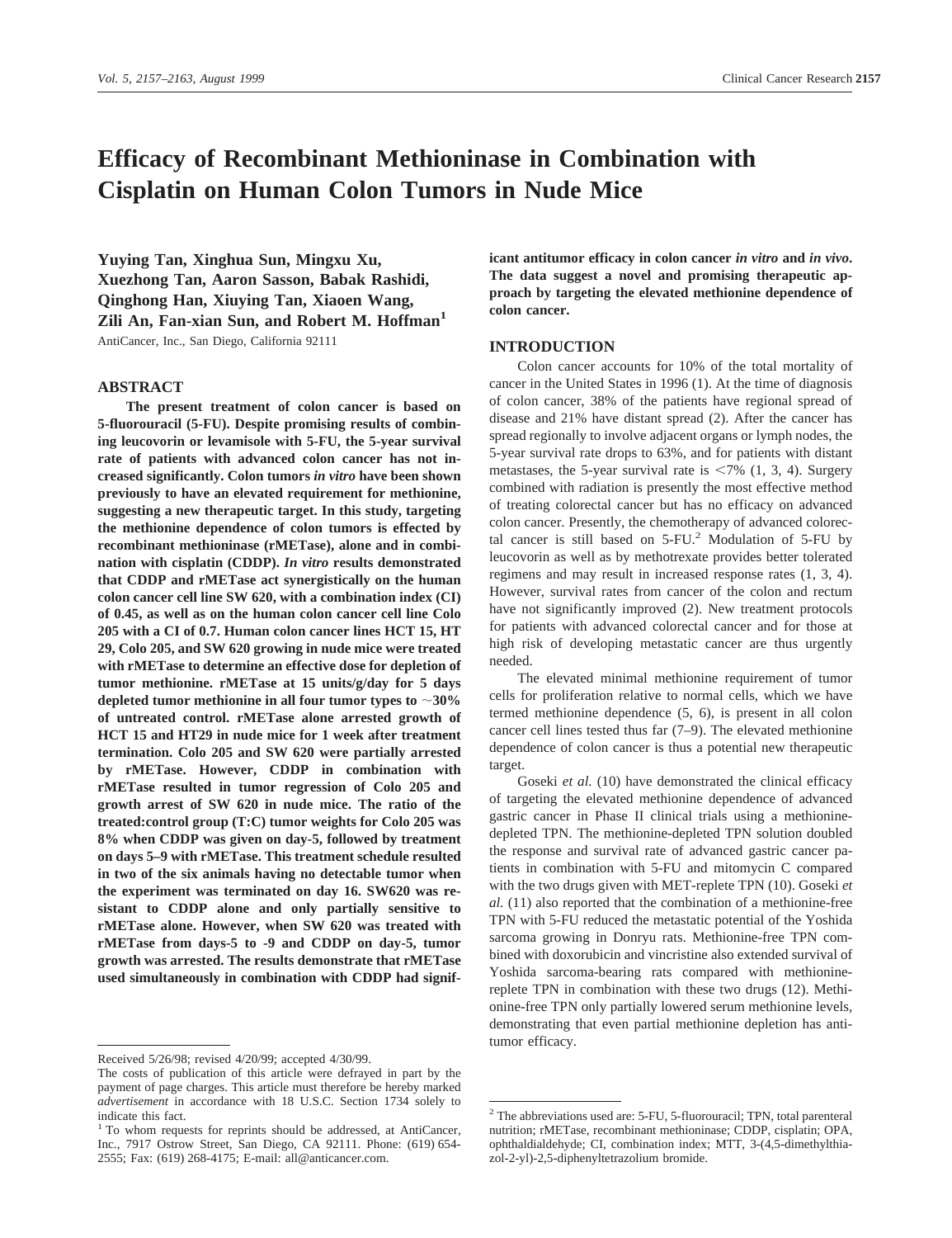Efficacy studies *in vitro* and *in vivo* have suggested that rMETase, which rapidly degrades methionine *in vitro* and *in vivo*, has potential as an effective, broad spectrum, tumorselective agent (7, 13, 14). A tumor-selective cell cycle block at the  $S-G<sub>2</sub>$  phase (15) and induction of apoptosis in tumor cells (9) are among the effects of rMETase. All types of human cancers tested thus far, including colon, lung, prostate, kidney, brain, and melanoma, are more methionine-dependent than various types of normal cells tested (7–9, 13, 16).

Scanlon *et al.* (17, 18) and Mineura *et al.* (19) demonstrated that cisplatin affected methionine metabolism in tumor cells. We have observed that a methionine-free diet in combination with CDDP slowed the growth of the human MX-1 breast tumor in nude mice (20). These studies provided the background to determine the efficacy of rMETase in combination with CDDP, which is described in the present report.

## **MATERIALS AND METHODS**

#### **Production of rMETase**

The pAC-1 rMETase high expression clone with a T7 promoter, which was constructed in our laboratory, was used for the production of rMETase in *Escherichia coli*. The crude cell lysate, which contained  $\sim$ 40% rMETase, was purified with a DEAE Sepharose FF column. Endotoxin was removed with an Acticlean Etox column (14). The purified rMETase was 98% pure by HPLC and a single band of  $M_r$  43,000 by SDS-PAGE. The specific activity of rMETase used in this study was  $\sim$ 20 units/mg protein, and the endotoxin level was  $< 0.2$  EU/mg (14, 21).

## **Human Cancer Cell Lines**

Human colon cancer cell lines HCT 15, HT 29, Colo 205, and SW 620 were obtained from the United States National Cancer Institute (22).

## **Growth Inhibition of Human Colon Cancer Cell Lines by the Combination of rMETase and CDDP** *in Vitro*

The *in vitro* growth inhibition experiments of Colo 205 and SW 620 human colon cancer cells with rMETase and CDDP were carried out in 96-well plates. Twenty-four h after the cells were seeded at a density of 3000 cells/well, 0.3  $\mu$ g/ml CDDP and 0.125 units/ml rMETase were added alone or in combination to the wells. After 72 h of exposure, the medium was discarded, and 200  $\mu$ l of MTT solution (0.5 mg/ml) were added to each well. After incubation at 37°C for 3 h, the solution was discarded, and  $200 \mu l$ /well isopropanol were added to each well. The resulting absorbance was read at 570 nm. The percentage of cell proliferation of the treated cells was calculated by defining the MTT value of untreated cells as 100%. All determinations were repeated three times.

## **Antitumor Efficacy of rMETase on Human Colon Cancer Xenografts in Nude Mice**

**Animals.** Four-week-old outbred female BALB/c*-nu/nu* mice, with an average body weight of 20 g, were used for tumor transplantation. All nude mice were bred and maintained in an isolated specific pathogen-free facility at AntiCancer, Inc. with a controlled light/dark cycle, temperature, and humidity. Cages,

bedding, food, and water were all autoclaved. All animal procedures were carried out under NIH guidelines under assurance number A3873-1.

**Human Tumor Models.** The doubling time of human cancer cell lines *in vivo* (from 100 to 200 mg) was 4–6 days for HT 29 and HCT 15 and 5–7 days for Colo 205 and SW 620. The cell lines were initially transplanted s.c. in nude mice. The tumor specimens were inspected, and grossly necrotic and suspected necrotic tissue was removed. The tumor tissue was subsequently cut into small pieces of approximately 1 mm<sup>3</sup> and placed in Hanks' medium. Three of the tumor pieces were then transplanted s.c. with a trocar on the right and left flank of each nude mouse used for efficacy testing.

**Doses and Schedules.** The date of tumor transplantation was defined as day-0. rMETase was given i.p. three times per day at doses of 5–10 units/g body weight. Treatment was started on day-5 for Colo 205 and SW 620 or on day-2 for HCT 15 and HT 29 and continued for 5 days. CDDP was given i.p. at a dose of 7 mg/kg body weight once on day-5 or day-10 to Colo 205 and SW 620.

**Efficacy Evaluation.** Tumor size and body weight were measured every three days until the experiments were terminated. Tumor weight was calculated as (length  $\times$ width<sup>2</sup>)  $\div$  2. Tumor growth inhibition was determined as the ratio of treated:control (T:C) tumor weight (23). T:C was calculated as mean tumor weight of the treated animals  $(T)$  ÷ mean tumor weight of the control animals  $(C) \times 100$ . A T:C value of  $\leq 42\%$  is the minimum level for determining that a treatment regimen has activity. Complete response of a tumor was scored when any residual tumor was below the limit of palpation. Partial response was scored as a 50% or more reduction in tumor mass (23).

**Tumor Methionine Measurement.** Tumor methionine levels were determined with an HPLC (Hitachi L-6200A Intelligent pump; Hitachi, Ltd., Tokyo, Japan) after derivitization of serum amino acids with the fluoraldehyde reagent OPA as described previously (24, 25). Supernatants were prepared from tumor tissue after sonication for 30 s and subsequent centrifugation at 13,000 rpm for 10 min. Tumor supernatant samples (25  $\mu$ l) were precipitated by acetonitrile (75  $\mu$ l). Ten  $\mu$ l of supernatant were mixed with 5  $\mu$ l of OPA. After 1 min, 50  $\mu$ l of 0.1 M sodium acetate (pH 7.0) were added, and a  $20-\mu l$  sample was loaded on a reversed-phase Supelcosil LC-18-DB column (particle size, 5  $\mu$ m, 25 cm  $\times$  4.8 mm) at room temperature. The column was eluted with solution A [tetrahydrofuran:methanol: 0.1 M sodium acetate (pH 7.2); 5:95:900] and solution B (methanol). A gradient from 20–60% of solution B, run at a flow rate of 1.5 ml/min, resolved the amino acids. The eluate was read with a fluorescence spectrophotometer (Hitachi, F1000) at a wavelength of 350–450 nm. The limit of detection was  $\sim 0.1$  $µM$  methionine.

#### **Statistical Methods**

Differences in the size of the primary tumors between the groups at defined time points were assessed for significance using the Student's *t* test.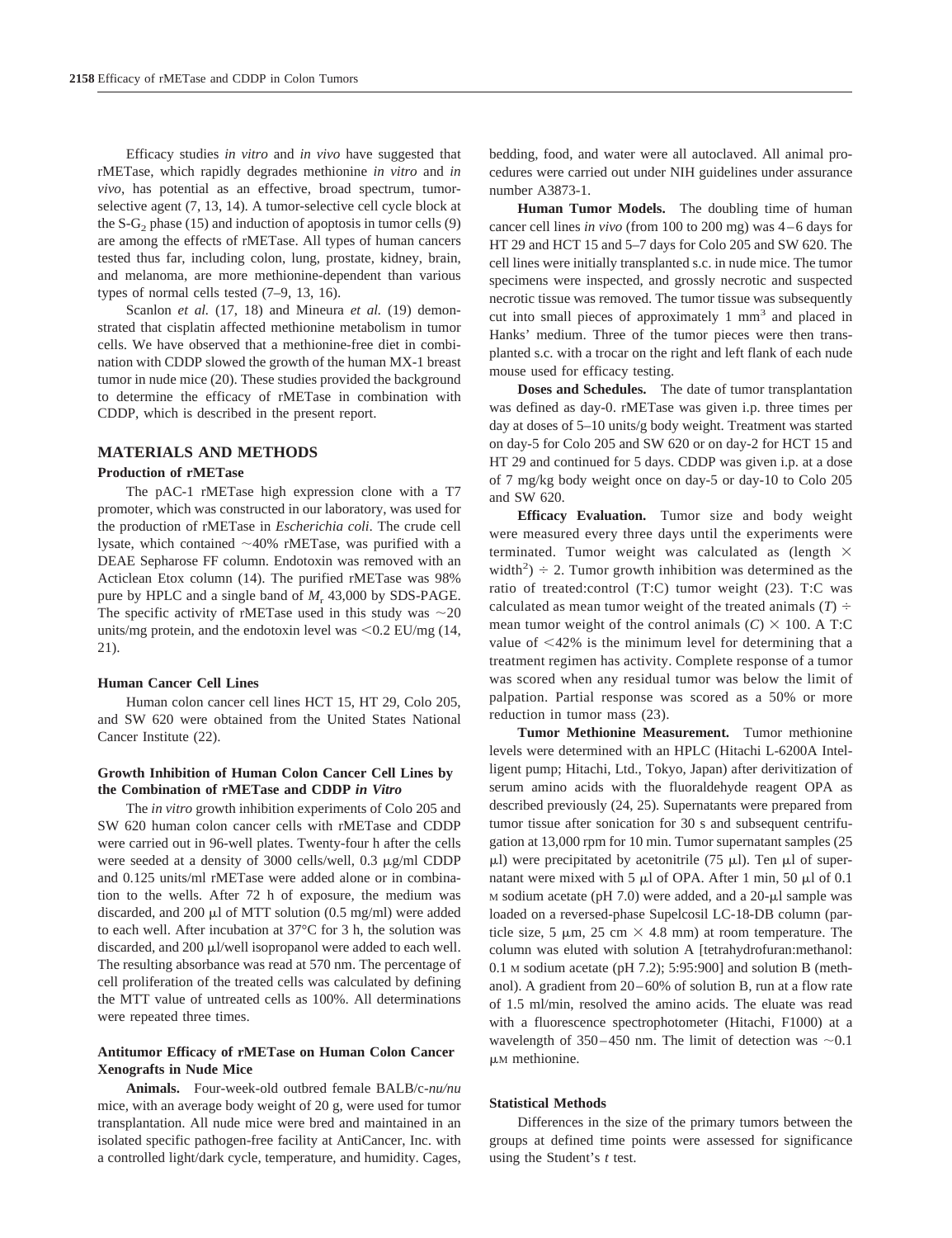|                          | Enneary of find rate and color on human colon cancer <i>in this</i>     |                             |           |  |  |  |
|--------------------------|-------------------------------------------------------------------------|-----------------------------|-----------|--|--|--|
|                          |                                                                         | Growth rate as % of control |           |  |  |  |
|                          | Observed                                                                | Expected                    | Observed/ |  |  |  |
| Treatment                | (% )                                                                    | (% )                        | Expected  |  |  |  |
|                          | A. Efficacy of rMETase and CDDP on human colon cancer Colo 205 in vitro |                             |           |  |  |  |
| CDDP $(0.3 \mu g/ml)$    | $88.2 \pm 6$                                                            |                             |           |  |  |  |
| rMETase (0.125 units/ml) | $72.4 \pm 4$                                                            |                             |           |  |  |  |
| $CDDP + rMETase$         | $44.8 \pm 4$                                                            | 63.9                        | 0.7       |  |  |  |
|                          | B. Efficacy of rMETase and CDDP on human colon cancer SW 620 in vitro   |                             |           |  |  |  |
| CDDP $(0.3 \mu g/ml)$    | $83.4 \pm 4$                                                            |                             |           |  |  |  |
| rMETase (0.125 units/ml) | $88.8 \pm 5$                                                            |                             |           |  |  |  |
| $CDDP + rMETase$         | $33 \pm 3$                                                              | 74                          | 0.45      |  |  |  |

*Table 1* Efficacy of rMETase and CDDP on human colon cancer *in vitro*

The *in vitro* growth inhibition efficacy of rMETase and CDDP was carried out as described in "Materials and Methods;" 3000 cells/well were seeded in 96-well plates, and 24 h later, CDDP (0.3  $\mu$ g/ml) and rMETase (0.125 unit/ml) were added alone or in combination to the wells. After 72 h of exposure, the medium was discarded, and 200  $\mu$ l of MTT solution (0.5 mg/ml) were added to each well. After incubation at 37°C for 3 h, the solution was discarded, and 200 µl/well of isopropanol were added. The resulting absorbance was read at 570 nm. The percentage of cell proliferation in the treated cultures was calculated by defining the MTT value of the untreated cells as 100%. All determinations were made three times. The combination results were evaluated by the method of Benz *et al.* (26) and Tan *et al.* (27). The expected growth rate of the combination of drug A and drug B = growth rate of drug A  $\times$  growth rate of drug B. The CI = observed growth rate/expected growth rate. CI of <0.8 was synergistic,  $0.8-1.2$  was additive, and  $>1.2$  was antagonistic.

## **RESULTS AND DISCUSSION**

**Efficacy of rMETase and CDDP on Human Colon Cancers** *in Vitro***.** The growth rate relative to control of Colo 205 cancer cells treated with CDDP alone was 88%; rMETase treatment alone resulted in a 73% growth rate; and the combination of CDDP and rMETase resulted in a growth rate of 56% of control. The growth rate relative to control of SW 620 cancer cells treated with CDDP alone was 82%; treatment with rMETase alone resulted in a growth rate of 88%; and the combination treatment of CDDP and rMETase resulted in a growth rate of 31% of control. The combination results were evaluated for synergy by the method of Benz *et al.* (26) and Tan *et al.* (27). The growth inhibition by the combination treatment of CDDP and rMETase on Colo 205 and SW 620 was synergistic ( $CI = observed$  growth rate/expected growth rate  $= 0.7$  and 0.45, respectively; Table 1).

**Depletion of Tumor Methionine by rMETase.** The free-methionine levels of the four human colon cancers in nude mice were depleted by rMETase treatment (i.p., day-5 to day-9 at a dose of 15 units/g/day) from a range of 22–34 nmol/mg protein to a range of 6–12 nmol/mg by treatment day-9 (Fig. 1). The differences between the treated groups and control groups were significant ( $P < 0.01$ ). These results demonstrated that rMETase could deplete tumor methionine levels despite the multiple sources of methionine for the tumor including the diet, methionine biosynthesis, and necrosis-related proteolysis.

**Efficacy of rMETase Alone on Human Colon Tumors in Nude Mice.** Five or 10 units/g of rMETase were administered by i.p. injection every 8 h in nude mice with human colon tumors HCT 15 and HT 29 growing s.c. There were four mice with bilateral tumors in each group. Treatment started 2 days after transplantation and continued from day-2 to day-6. Tumor growth was arrested through day-12 (Fig. 2). For HCT 15, the treated:control ratio of tumor weight (T:C) was  $23\%$  ( $P \leq$ 0.001) after rMETase treatment at 15 units/g/day; and 20% ( $P \leq$ 0.001) with rMETase given at 30 units/g/day. For HT 29, the T/C was 31% for rMETase given at 15 units/g/day; and 27%



*Fig. 1* Depletion of tumor methionine by rMETase. Tumor methionine levels were determined with an HPLC as described in "Materials and Methods." Supernatants were prepared from tumor tissue after sonication. Amino acids were derivitized with the fluoraldehyde reagent, OPA. Tumor supernatant samples  $(25 \mu l)$  were precipitated by acetonitrile  $(75 \mu l)$  $\mu$ l). Ten  $\mu$ l of supernatant were mixed with 5  $\mu$ l of OPA. After 1 min, 50  $\mu$ l of 0.1 M sodium acetate (pH 7.0) were added, and a 20- $\mu$ l sample was loaded on a reversed-phase Supelcosil LC-18-DB column at room temperature. The column was eluted at room temperature with solution A [tetrahydrofuran:methanol:0.1 M sodium acetate (pH 7.2); 5:95:900] and solution B (methanol). A gradient from 20 to 60% of solution B, pumped at a flow rate of 1.5 ml/min, resolved the amino acids. The eluate was read with a fluorescence spectrophotometer at a wavelength of 350–450 nm. The limit of detection was  $\sim$  0.1  $\mu$ M methionine. *Bars*, SD.

 $(P < 0.001)$  for rMETase given at 30 units/g/day ( $P < 0.005$ ). No significant body weight loss occurred. The results suggest that rMETase alone has significant efficacy against the HCT 15 and HT 29 human colon cancers (Table 2).

Five units/g of rMETase were administered by i.p. injection every 8 h in nude mice with human colon tumors Colo 205 and SW 620 growing s.c. There were six mice with bilateral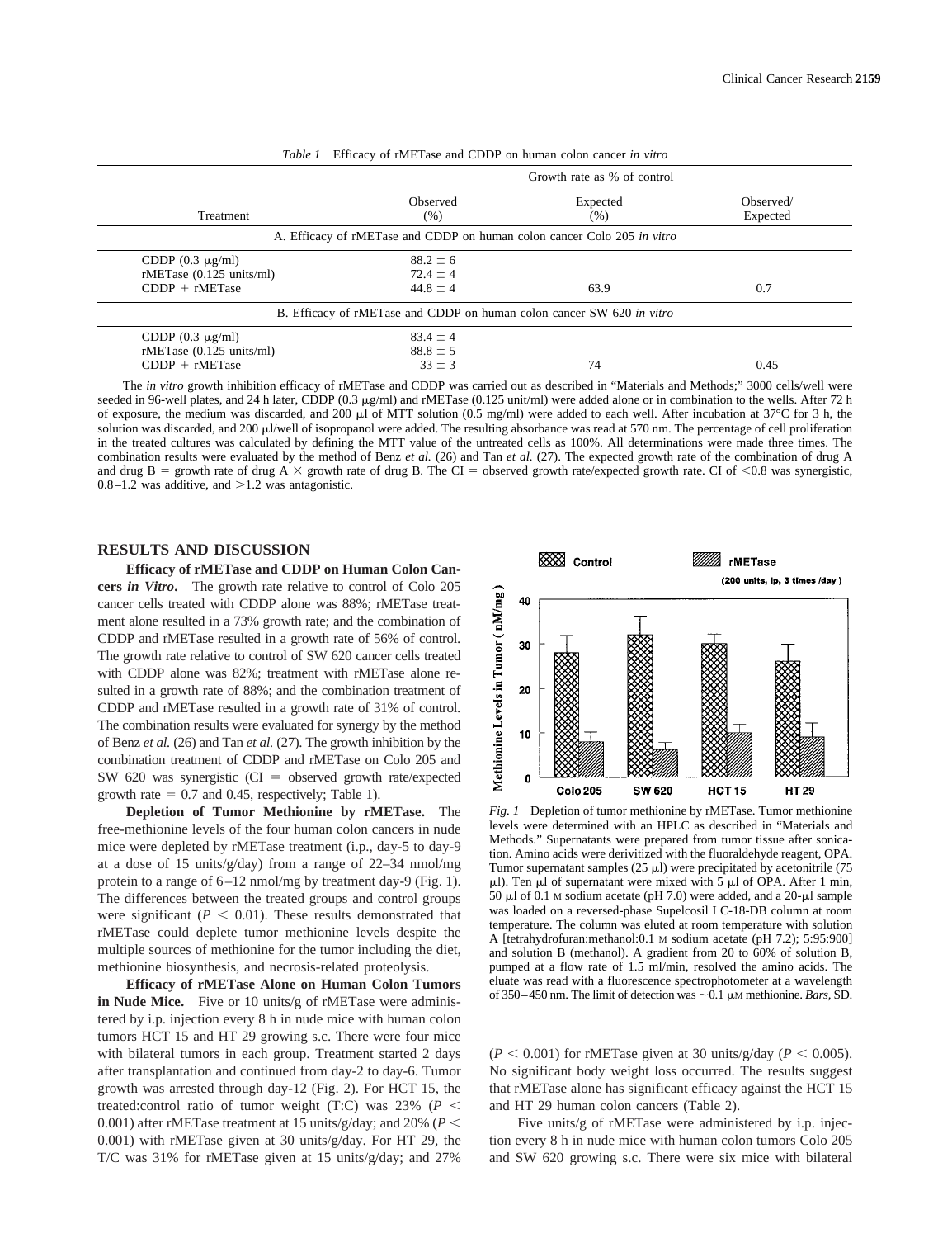

*Fig. 2* Efficacy of rMETase on growth of human colon tumors HCT 15 and HT 29 in nude mice. rMETase (5 or 10 units/g every 8 h) was administered by i.p. injection in nude mice with human colon tumor HCT 15 (*A*) and HT 29 (*B*) growing s.c. There were four mice with bilateral tumors in each group. Treatment started 2 days after transplantation and was given from day-2 to day-6. The tumor size and body weight were determined every 3 days. The efficacy was evaluated by tumor weight. *Bars,* SD.

tumors in each group. Treatment started 5 days after transplantation and continued from day-5 to day-9. The tumor growth was slowed through day-16. The T:C values of the rMETase treatment group compared with control groups were 40% for Colo 205 ( $P < 0.05$ ); and 56% for SW 620 ( $P < 0.01$ ). No significant body weight loss occurred (Table 3). The results suggested that rMETase alone was partially effective against Colo 205 and SW 620 (Table 3).

**Efficacy of rMETase and CDDP on Human Colon Tumors Colo 205 and SW 620 in Nude Mice.** CDDP was chosen to be given in combination with rMETase because it has been shown to affect methionine metabolism (17–19). As stated above, for Colo 205, rMETase given alone from days-5 to -9 resulted in a T:C value of 40%. For CDDP given alone at 7 mg/kg on day-5, the T:C was  $44\%$  ( $P < 0.05$ ); and when CDDP was given on day-10, the T/C was  $42\%$  ( $P < 0.05$ ). The combination of rMETase and CDDP at the same doses as given alone resulted in a T:C of 19% ( $P < 0.01$ ) when rMETase was given from days-5 to -9 and CDDP at day-10; and a T:C value of 8% ( $P < 0.001$ ) when CDDP was given at day-5, with rMETase given from days-5 to -9. The latter schedule resulted in two of the six animals having no detectable tumor on day-16, which was 7 days after treatment stopped (Fig. 3*A*; Table 3A).

SW620 was not sensitive to CDDP alone. Treatment of CDDP at 7 mg/kg at day-5, resulted in a T:C of 80% ( $P > 0.05$ ); and when administered at day-9, a T:C of 78% ( $P > 0.05$ ). SW620 was only partially sensitive to rMETase alone at a dose of 15 units/g/day (T:C, 56%). However, when SW 620 was treated with rMETase on days 5–9 at a dose of 15 units/g/day and CDDP was given on day-5 or day-10 at a dose of 7 mg/kg, the T:C values were 25% ( $P < 0.01$ ) and 47% ( $P < 0.05$ ), respectively (Fig. 2*B*; Table 3B).

The results suggest that rMETase used in combination with CDDP could produce enhanced antitumor efficacy compared with either of these agents alone. CDDP appeared to be more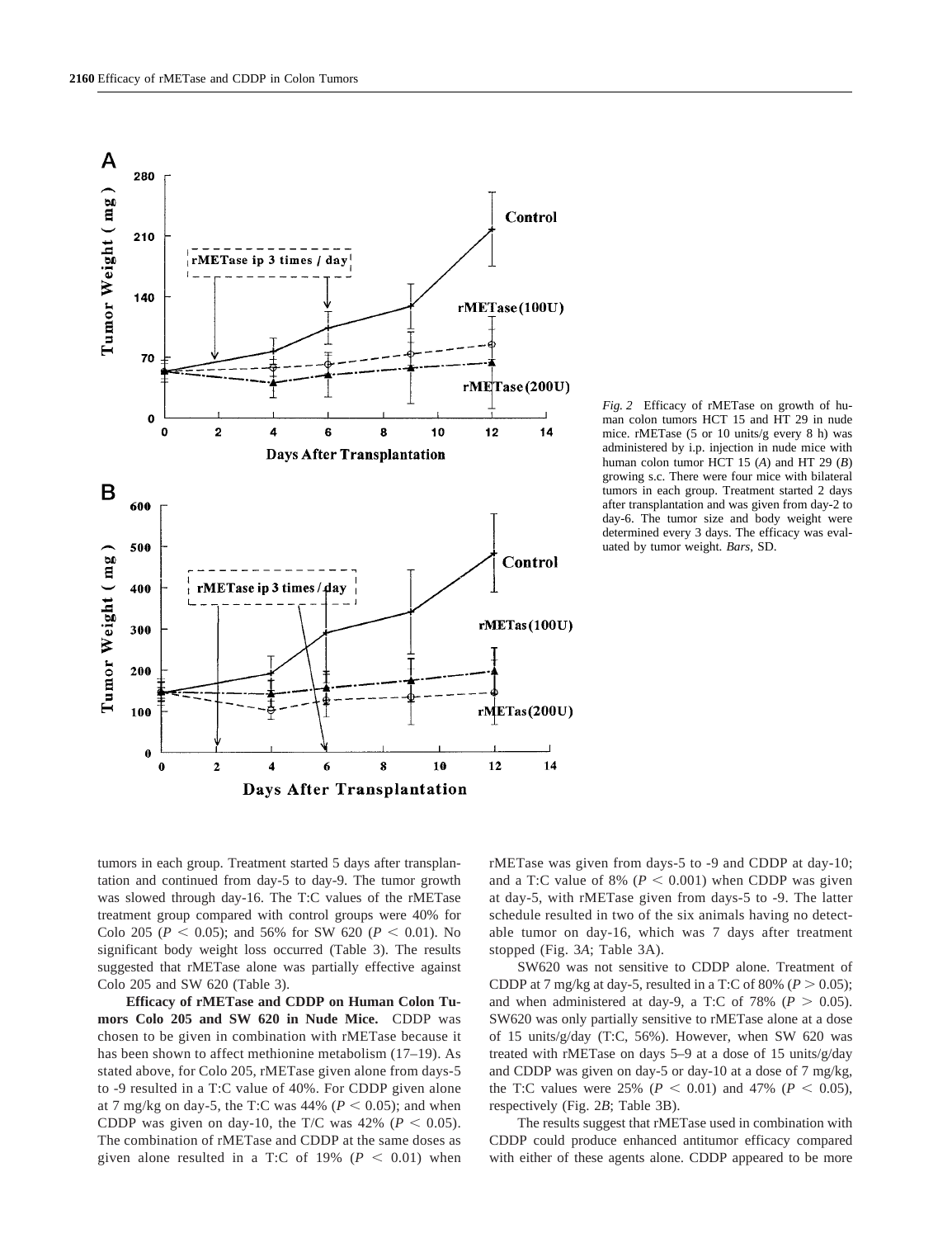#### *Table 2* Efficacy of rMETase on growth of human colon tumors in nude mice

rMETase (5 or 10 units/g every 8 h) was administered by i.p. injection in nude mice with human colon tumor HCT 15 or HT 29 growing s.c. There were four mice with bilateral tumors in each group. Treatment started 2 days after transplantation and was given from days-2 to -6. Tumor size and body weight were measured every 3 days. Body weight (%) was compared to day-0. The efficacy of rMETase was calculated by the tumor weight ratio of the treated group to the control group (T:C). *P* was calculated using the Student's *t* test.

|       |               | Treatment  |                      | Results (day-12)                                                          |             | (comparison |             |
|-------|---------------|------------|----------------------|---------------------------------------------------------------------------|-------------|-------------|-------------|
| Group | Agent         | Route      | Dose                 | Schedule <sup><math>a</math></sup>                                        | $T: C(\% )$ | BW(%)       | to control) |
|       |               |            |                      | A. Efficacy of rMETase on growth of human colon tumor HCT 15 in nude mice |             |             |             |
| А     | PBS buffer    | i.p. $q8h$ | $0.5$ ml             | Days $2-6$                                                                | 100         | 120         |             |
| B     | rMETase       |            | $5 \text{ units/g}$  |                                                                           | 23          | 113         | < 0.001     |
| C     | rMETase       |            | $10 \text{ units/g}$ |                                                                           | 20          | 110         | < 0.001     |
|       |               |            |                      | B. Efficacy of rMETase on growth of human colon tumor HT 29 in nude mice  |             |             |             |
| А     | <b>Buffer</b> | i.p. $q8h$ | $0.5$ ml             | Days $2-6$                                                                | 100         | 106         |             |
| B     | rMETase       |            | $5 \text{ units/g}$  |                                                                           | 31          | 92          | < 0.001     |
| C     | rMETase       |            | $10 \text{ units/g}$ |                                                                           | 27          | 90          | < 0.001     |

*<sup>a</sup>* Day-0 was the day of tumor transplantation.

#### *Table 3* Efficacy of the combination of rMETase and CDDP on growth of human colon tumors in nude mice

Human colon tumors Colo 205 and SW 620 were transplanted s.c. bilaterally to nude mice. Five days after transplantation, the mice were randomized to six per group. The mice were treated with rMETase (5 units/g every 8 h, i.p., days 5–9) and CDDP (7 mg/kg, once on day-5 or day-10, i.p.). Tumor size and body weight were measured every 3 days until day-16, which was 7 days after the last treatment. The T:C value and *P* (Student's *t* test) were then calculated from these data.

|       |                                                                                                         |            | Treatment           |                                    | Results (day-12) |       | $\boldsymbol{P}$<br>(comparison |
|-------|---------------------------------------------------------------------------------------------------------|------------|---------------------|------------------------------------|------------------|-------|---------------------------------|
| Group | Agent                                                                                                   | Route      | Dose                | Schedule <sup><math>a</math></sup> | T:C(%)           | BW(%) | to control)                     |
|       | A. Efficacy of the combination of rMETase and CDDP on growth of human colon tumor Colo 205 in nude mice |            |                     |                                    |                  |       |                                 |
| А     | Buffer                                                                                                  | i.p. $q8h$ | $0.5$ ml            | Days $5-9$                         | 100              | 120   |                                 |
| B     | rMETase                                                                                                 | i.p. q 8 h | $5$ units/g         | Days $5-9$                         | 40               | 113   | < 0.05                          |
| C     | <b>CDDP</b>                                                                                             | i.p. once  | $7 \text{ mg/kg}$   | $Day-5$                            | 44               | 120   | < 0.05                          |
| D     | <b>CDDP</b>                                                                                             | i.p. once  | $7 \text{ mg/kg}$   | $Day-10$                           | 42               | 105   | < 0.05                          |
| E     | $rMETase +$                                                                                             | i.p. $q8h$ | $5 \text{ units/g}$ | Days $5-9$                         |                  |       |                                 |
|       | <b>CDDP</b>                                                                                             | i.p. once  | $7 \text{ mg/kg}$   | $Day-5$                            | 8                | 104   | < 0.001                         |
| F     | $rMETase +$                                                                                             | i.p. $q8h$ | $5 \text{ units/g}$ | Days 5-9                           |                  |       |                                 |
|       | <b>CDDP</b>                                                                                             | i.p. once  | $7 \text{ mg/kg}$   | $Day-10$                           | 19               | 110   | < 0.01                          |
|       | B. Efficacy of the combination of rMETase and CDDP on growth of human colon tumor SW 620 in nude mice   |            |                     |                                    |                  |       |                                 |
| A     | <b>Buffer</b>                                                                                           | i.p. $q8h$ | $0.5$ ml            | Days $5-9$                         | 100              | 105   |                                 |
| B     | rMETase                                                                                                 | i.p. q 8 h | $5$ units/g         | Days $5-9$                         | 56               | 98    | < 0.05                          |
|       | <b>CDDP</b>                                                                                             | i.p. once  | $7 \text{ mg/kg}$   | $Day-5$                            | 80               | 110   | > 0.05                          |
| D     | <b>CDDP</b>                                                                                             | i.p. once  | $7 \text{ mg/kg}$   | $Day-10$                           | 72               | 115   | >0.05                           |
| E     | $rMETase +$                                                                                             | i.p. $q8h$ | $5 \text{ units/g}$ | Days $5-9$                         |                  |       |                                 |
|       | <b>CDDP</b>                                                                                             | i.p. once  | $7 \text{ mg/kg}$   | $Day-5$                            | 25               | 96    | < 0.01                          |
| F     | $rMETase +$                                                                                             | i.p. q 8 h | $5 \text{ units/g}$ | Days $5-9$                         |                  |       |                                 |
|       | <b>CDDP</b>                                                                                             | i.p. once  | $7 \text{ mg/kg}$   | $Day-10$                           | 47               | 80    | < 0.05                          |

*<sup>a</sup>* Day-0 was the day of tumor transplantation.

efficacious when given on day-5 at the start of rMETase treatment.

The potential of combination chemotherapy with methionine depletion was first indicated  $>10$  years ago when cocultures of human normal and tumor cells were treated with methioninedepleted medium and doxorubicin and subsequently with the antimitotic agent vinblastine. This treatment resulted in the selective elimination of the tumor cells, whereas the normal cells remained vigorous (28). Goseki's group (12) confirmed this result *in vivo* demonstrating that methionine-free TPN plus doxorubicin followed by methionine-replete TPN and vincristine significantly

extended the life span of Yoshida sarcoma- bearing rats. Clinical studies with methionine-free TPN, 5-FU, and mitomycin C were shown to be effective in advanced gastric cancer (10).

Recently, Kokkinakis *et al.* (29) observed in brain cancer and non-small cell lung cancer cells that when these tumor cells were deprived of methionine *in vitro*, their  $O^6$ -methylguanine DNA methyltransferase was markedly down-regulated. This made these tumor cells  $\sim$ 10 times more sensitive to the alkylating agent 1,3-bis(2-chloroethyl)-1-nitrosourea, suggesting very effective synergy of methionine depletion and alkylating agents. Antitumor efficacy was observed by Kokkinakis *et al.* (29) *in vivo* after long-term depletion of methionine on human brain tumor xenografts in athymic mice (30). We have reported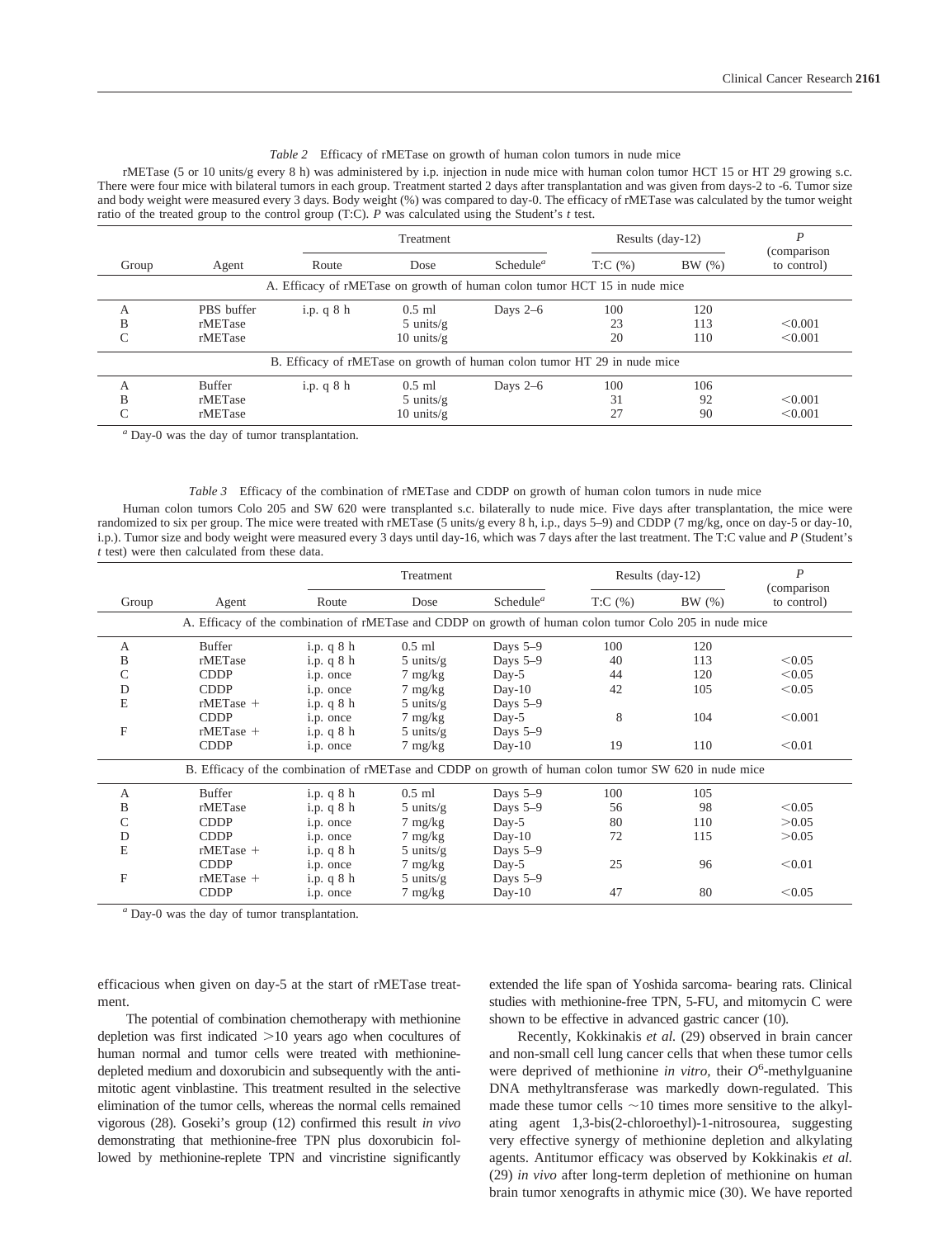

*Fig. 3* Efficacy of the combination of rMETase and CDDP on growth of human colon tumors Colo 205 and SW 620 in nude mice. Human colon tumor Colo 205 (*A*) and SW 620 (*B*) cells were transplanted s.c. bilaterally to nude mice. Five days after transplantation, the mice were randomized into six per group. The mice were treated with rMETase (5 units/g every 8 h, i.p., days 5–9) and CDDP (7 mg/kg, once on day-5 or day-10, i.p.). Tumor size and body weight were measured every 3 days until day-16, which was 7 days after the last treatment. The efficacy was evaluated by tumor weight. *Bars,* SD.

that methionine depletion modulates the efficacy of 5-FU in human gastric cancer in nude mice (31). We have shown recently that rMETase and 5-FU had combined efficacy against the Lewis Lung carcinoma *in vivo* (32).

We have shown previously that a methionine-depleted diet enhanced the efficacy of CDDP against the human MX-1 breast carcinoma in nude mice (20). The possibility of enhanced efficacy of CDDP combined with methionine depletion was first suggested by the observations of Scanlon *et al.* (17, 18) and Mineura *et al.* (19). These studies set the precedent for the studies described in the present report.

In conclusion, human colon cancers were shown to be sensitive to the combination of rMETase and CDDP *in vitro* and *in vivo.* rMETase alone inhibited human colon cancers HCT 15 and HT 29 tumor growth in nude mice. Although human colon cancers Colo 205 and SW 620 were only partially sensitive to either rMETase alone or CDDP alone, when rMETase was administered with CDDP in combination, tumor growth arrested or regressed. Similar results were obtained *in vitro,* suggesting

the direct-acting effect of rMETase *in vivo* which is also suggested by the ability of rMETase to deplete tumor methionine. The results suggest that rMETase has promise as a novel cancer therapeutic in combination with CDDP for human colon cancer. Future studies will test this and other combinations (32–35) against additional important tumor types.

#### **REFERENCES**

1. Cancer Facts and Figures-1996. New York: American Cancer Society, Inc., 1996.

2. Boring, C. C., Squires, T. S., and Tong, T. Cancer statistics 1991. CA Cancer J. Clin., *41*: 19–36, 1991.

3. Machover, D., Grison, X., Goldschmidt, E., Zittoun, J., Lotz, J. P., Metzger, G., Richaud, J., Hannoun, L., Marquet, J., Guillot, T., Salmon, R., Sezeur, A., Mauban, S., Parc, R., and Izrael, V. 5-Fluorouracil combined with the pure [6*S*]-stereoisomer of folinic acid in high doses for treatment of patients with advanced colorectal carcinoma. A phase I-II study. J. Natl. Cancer Inst., *84:* 321–327, 1992.

4. Machover, D., Goldschmidt, E., Chollet, P., Metzger, G., Zittoun, J., Marquet, J., Vandenbulcke, J. M., Misset, J. L., Schwarzenberg, L.,